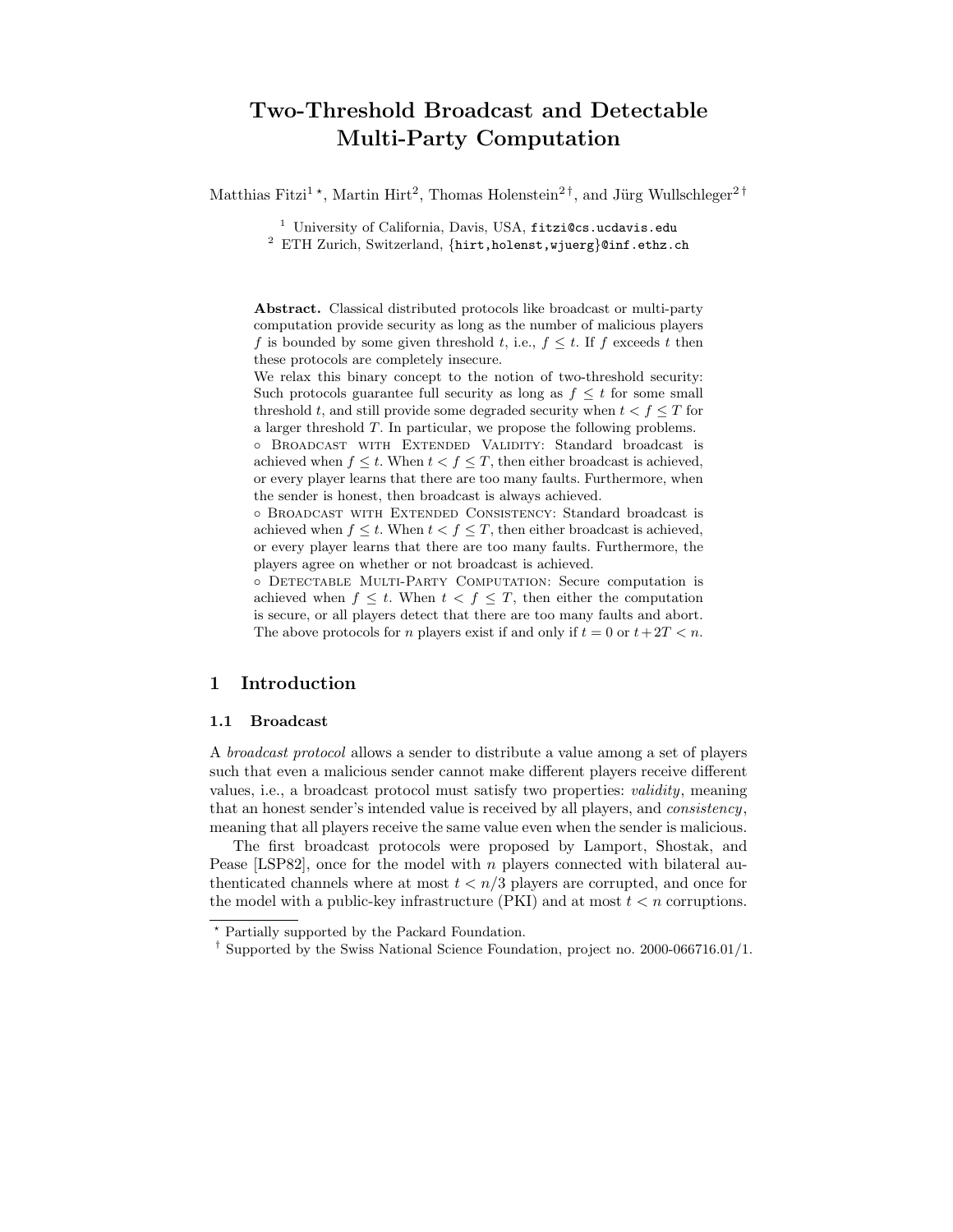Both bounds are tight [LSP82,KY84]. The first efficient broadcast protocols were given in  $[DSS2, DFF+82]$ . Note that a PKI setup can also allow for unconditional security, as shown by Pfitzmann and Waidner [PW96]. More generally, a precomputation phase where broadcast is temporarily achievable can be exploited such that broadcast unconditionally secure against any number of corrupted players is achievable after the precomputation [BPW91,PW96].

### 1.2 Multi-Party Computation

Secure multi-party computation (MPC) protocols allow a set of  $n$  players to securely compute any agreed function on their private inputs, where the following properties must be satisfied: privacy, meaning that the corrupted players do not learn any information about the other players' inputs (except for what they can infer from the function output), and correctness, meaning that the protocol outputs the correct function value, even when the malicious players misbehave.

The MPC problem was proposed by Yao [Yao82] and first solved by Goldreich, Micali, and Wigderson [GMW87]. This protocol is secure with respect to a computationally bounded adversary corrupting up to  $t < n/2$  players, which is optimal. When secure bilateral channels are available, security is achievable with respect to an unbounded adversary that corrupts up to  $t < n/3$  players [BGW88,CCD88]; also this bound is tight. For a model assuming broadcast, non-robust protocols for MPC computationally secure against  $t < n$  corrupted players are given in [GMW87,BG89a,Gol01].

Broadcast is a key ingredient for MPC protocols, and must be simulated with a respective subprotocol. It fact, the necessary conditions for MPC are due to the requirement of broadcast simulation. When secure broadcast channels are given, then unconditionally secure MPC is achievable even for  $t \leq$  $n/2$  [Bea89,RB89,CDD<sup>+</sup>99]. Recent results [FGM01,FGMR02] imply that MPC unconditionally secure against  $t < n/2$  corruptions is achievable even without assuming broadcast channels in a way that all security conditions are satisfied except for robustness, so called detectable MPC.

#### 1.3 Previous Work on Multi-Threshold Security

The first steps towards multi-threshold security were taken by Lamport [Lam83] by analyzing the "weak Byzantine generals" problem, where standard broadcast must be achieved when no player is corrupted  $(t = 0)$ , but agreement among the recipients must be achieved for up to  $T$  corruptions. He proved that, deterministically, even this weak form of broadcast is not achievable for  $T \geq n/3$ .

In [FGM01,FGMR02] a probabilistic protocol called detectable broadcast was given that achieves broadcast when no player is corrupted  $(t = 0)$ , but when any minority of the players is corrupted  $(T < n/2)$  still guarantees that either broadcast is achieved or that all correct players safely abort the protocol. This bound was improved to  $T < n$  in [FGH+02].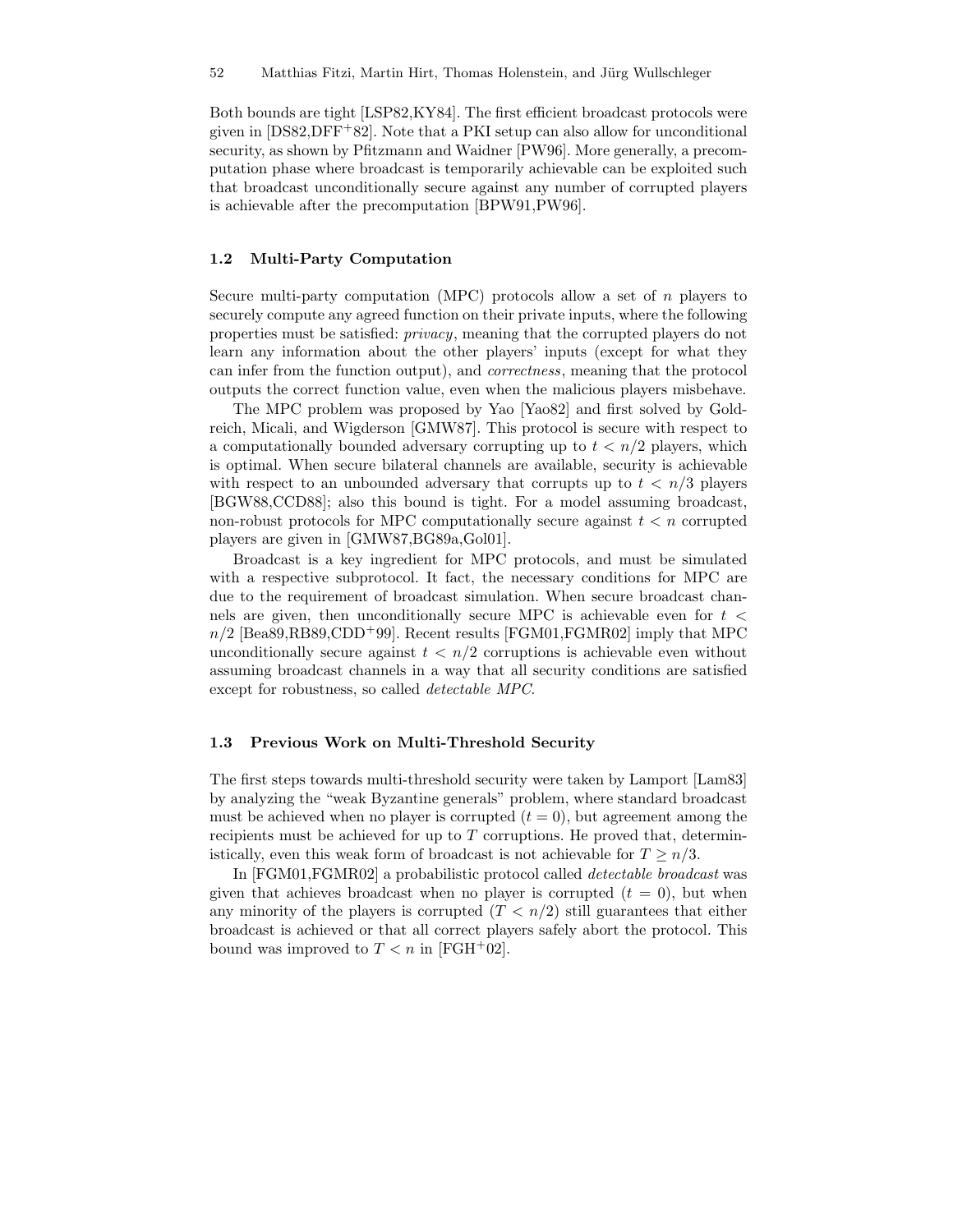In another line of research, Vaidya and Pradhan [VP93] proposed "degradable agreement", where broadcast must be achieved when up to t players are corrupted, and some weakened validity and consistency conditions must be achieved when up to  $T$  players are corrupted, namely that all players receive either the sent value or  $\perp$ . However, even when  $f \leq t$ , the players do not reach agreement on the fact whether or not all players have received the sent value. Degradable agreement is achievable if and only if  $2t + T < n$ .

#### 1.4 Contributions

We generalize the standard notion of threshold security to two-threshold security where, for two thresholds t and T with  $t \leq T$ , full security must be achieved when at most  $f \leq t$  players are corrupted, and some alleviated form of security must be achieved when  $f \leq T$  players are corrupted. This notion is applied to broadcast, resulting in two-threshold broadcast with the following two variants:

- broadcast with extended validity: Standard broadcast is achieved when at most  $f \leq t$  players are corrupted. When up to  $f \leq T$  players are corrupted then still validity is guaranteed, i.e., that a correct sender can distribute a value of his own choice among the players.
- broadcast with extended consistency: Standard broadcast is achieved when at most  $f \leq t$  players are corrupted. When up to  $f \leq T$  players are corrupted then still consistency is guaranteed, i.e., that all players receive the same value, even if the sender is corrupted.

We prove that two-threshold broadcast among  $n$  players is achievable if and only if  $t = 0$  or  $t+2T < n$ , and construct efficient protocols for all achievable cases (solutions for the special case  $t = 0$  were known before [Hol01,FGH+02,GL02]). Moreover, the proposed protocols additionally achieve detection for the case that full broadcast cannot be achieved. The protocol with extended validity additionally achieves that, in case that consistency has not been reached, all players learn this fact (consistency detection); and the protocol with extended consistency additionally achieves agreement about the fact whether or not validity has been achieved (validity detection).

Finally, we apply the generalized notion to secure multi-party computation (MPC), respectively to detectable precomputation [FGM01,FGMR02]: If up to t players are corrupted then the precomputation succeeds and all correct players accept the precomputation. If up to T players are corrupted then all correct players either commonly accept or commonly reject the precomputation, whereas acceptance implies that the precomputation succeeded. If such a precomputation succeeds then broadcast with full resilience  $(t < n)$  and secure multi-party computation for  $t < n/2$  will be achievable from now on. In other words, with help of detectable precomputation, any protocol in a model with pairwise communication and broadcast can be transformed into a non-robust protocol in the corresponding model without broadcast. Detectable precomputation is achievable if and only if  $t = 0$  or  $t + 2T < n$ .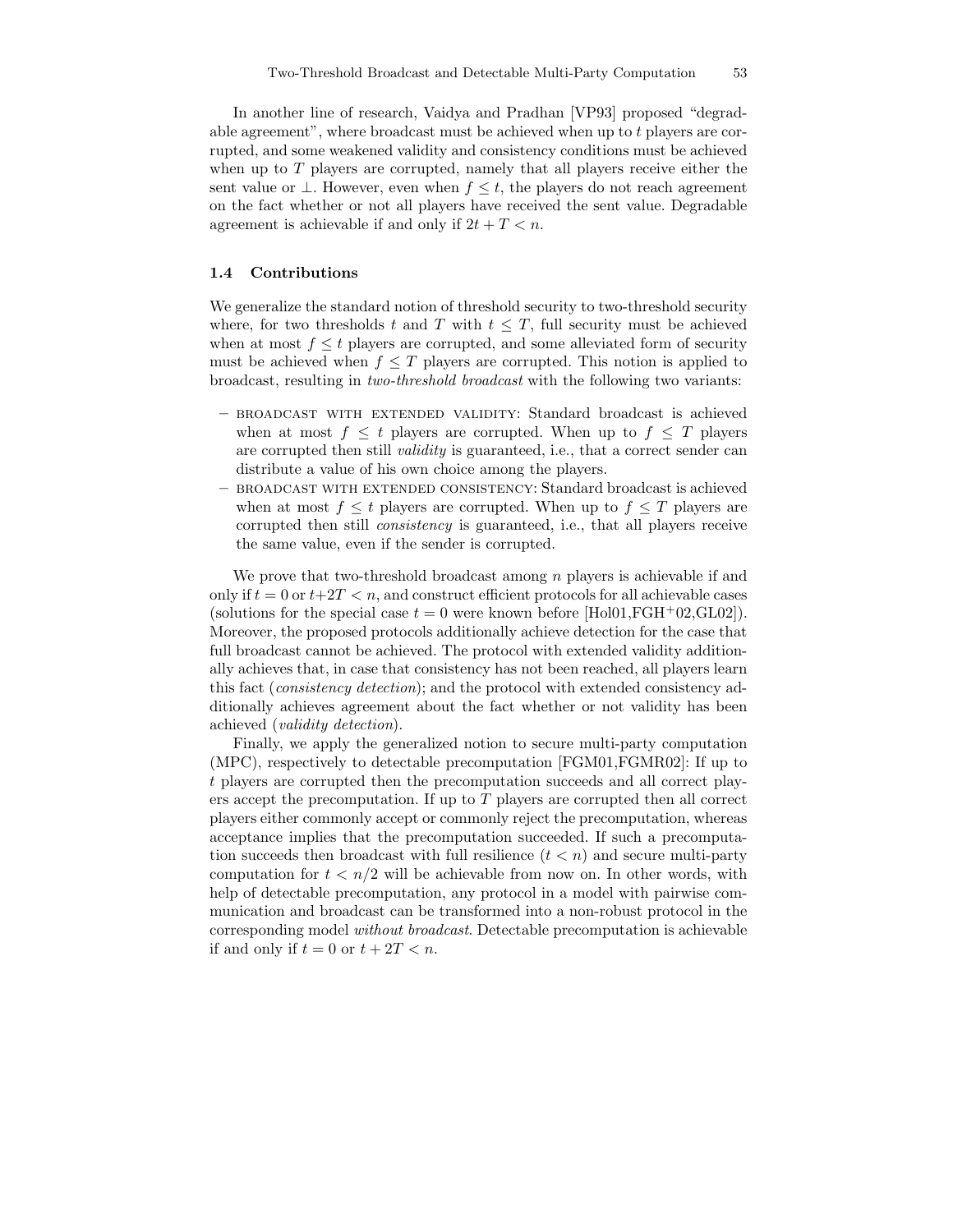# 2 Preliminaries

#### 2.1 Models

We consider a set  $P = \{p_1, \ldots, p_n\}$  of players, connected by a complete synchronous network of pairwise authenticated (or secure) channels. There is no PKI set up among the players and we assume the presence of an adaptive active adversary. The adversary's computational power is assumed to be unlimited however, our results are proven tight even with respect to a non-adaptive probabilistic polytime adversary. The model with authenticated channels is denoted by  $\mathcal{M}_{\text{aut}}$ ; the model with secure channels is denoted by  $\mathcal{M}_{\text{sec}}$ . When referring to their corresponding models from the literature where broadcast channels are additionally given among the players we use the notations  $\mathcal{M}_{\text{aut}}^{\text{bc}}$  and  $\mathcal{M}_{\text{sec}}^{\text{bc}}$ .

#### 2.2 Definitions

A broadcast protocol allows a player (the sender) to consistently send a message to all other players such that all correct players receive the sender's intended value if the sender is correct, but guaranteeing that all correct players receive the same value even when the sender is corrupted.

**Definition 1 (Broadcast BC).** Let  $P = \{p_1, \ldots, p_n\}$  be a set of n players and let D be a finite domain. A protocol  $\Psi$  among P where player  $p_s \in P$  (called the sender) holds an input value  $x_s \in \mathcal{D}$  and every player  $p_i \in P$  finally decides on an output value  $y_i \in \mathcal{D}$  achieves broadcast (or is a broadcast protocol) with respect to threshold t, if it satisfies the following conditions:

- Validity: If at most  $t$  players are corrupted and the sender  $p_s$  is correct then all correct players  $p_i$  decide on the sender's input value,  $y_i = x_s$ .
- Consistency (or Agreement): If at most t players are corrupted then all correct players decide on the same output value, i.e., if  $p_i, p_j \in P$  are correct then  $y_i = y_j$ .

In this paper, we focus on binary broadcast (domain  $\mathcal{D} = \{0, 1\}$ ) since broadcast for any finite domain  $D$  can be efficiently reduced to the binary case [TC84].

Our first generalization of standard broadcast demands validity even when the number  $f$  of corrupted players exceeds  $t$ , called *broadcast with extended* validity. We directly give a strengthened definition that allows the players to learn whether or not consistency has been achieved. For this we have the players  $p_i$  decide on an additional binary grade value  $g_i, g_i = 1$  implying (but not being equivalent with) the fact that consistency has been achieved.<sup>3</sup> It can be guaranteed that consistency is always detected if  $f \leq t$  ("completeness") but never incorrectly detected if  $f \leq T$  ("soundness").

<sup>&</sup>lt;sup>3</sup> Note that, for the interesting case  $T \ge n/3$ , it is not possible to achieve that  $g_i = 1$ is equivalent with having achieved consistency since this would immediately imply standard broadcast for  $T \geq n/3$ .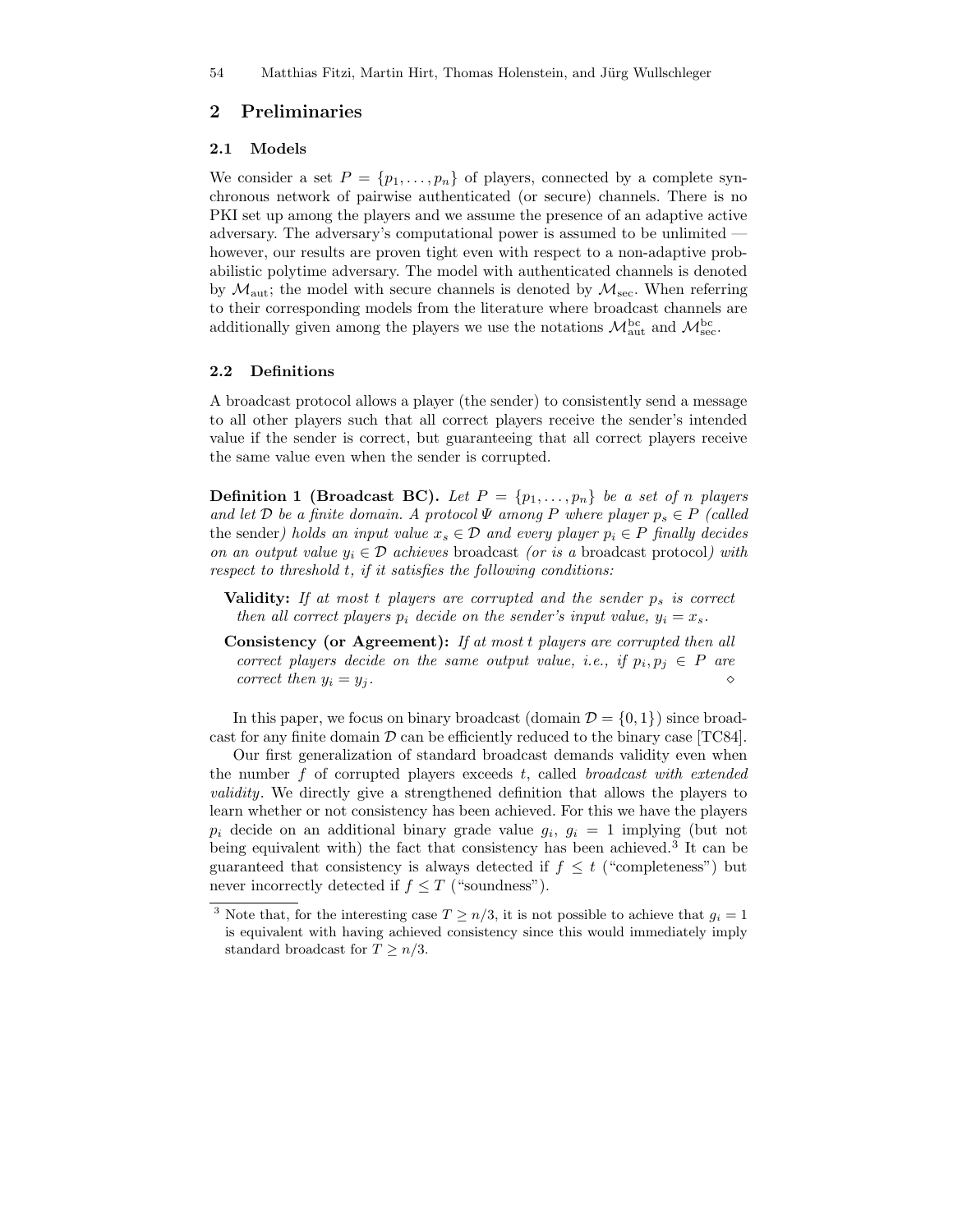**Definition 2 (ExtValBC).** A protocol  $\Psi$  among P where player  $p_s \in P$  (called the sender) holds an input value  $x_s \in \mathcal{D}$  and every player  $p_i \in P$  finally decides on an output value  $y_i \in \mathcal{D}$  and a grade value  $g_i \in \{0,1\}$  achieves broadcast with extended validity and consistency detection (ExtValBC) with respect to thresholds t and  $T(T \geq t)$  if it satisfies the following conditions:

- **Broadcast:** If at most  $f \leq t$  players are corrupted then every correct player  $p_i$  decides on the same pair of outputs  $(y, 1)$ , i.e.,  $y_i = y$  and  $q_i = 1$ . Furthermore, if the sender  $p_s$  is correct then  $y_i = x_s$ .
- **Extended Validity:** If  $f \leq T$  and the sender  $p_s$  is correct then every correct player  $p_i$  decides on the sender's input value,  $y_i = x_s$ .
- **Consistency Detection:** If  $f \leq T$  and any correct player  $p_i$  computes  $g_i = 1$  then every correct player  $p_i$  computes  $y_j = y_i$ .

Our second generalization of standard broadcast demands consistency even when the number  $f$  of corrupted players exceeds  $t$ , called *broadcast with extended* consistency. Again, we directly give a strengthened definition that allows the players to learn whether or not validity has been achieved. In contrast to the inherently non-common consistency detection in ExtValBC for  $T \geq n/3$ , here we require that the players decide on the same grade output  $g_i$ . If  $f \leq t$  then validity is always detected ("completeness"), and if  $f \leq T$  then the detection of validity always implies validity ("soundness").

Definition 3 (ExtConsBC aka Detectable Broadcast). A protocol Ψ among P where player  $p_s \in P$  (called the sender) holds an input value  $x_s \in \mathcal{D}$ and every player  $p_i \in P$  finally decides on an output value  $y_i \in D$  and a grade value  $q_i \in \{0,1\}$  achieves broadcast with extended consistency and validity detection (ExtConsBC) with respect to thresholds t and  $T(T \geq t)$  if it satisfies the following conditions:

- **Broadcast:** If at most  $f \leq t$  players are corrupted then every correct player  $p_i$  decides on the same pair of outputs  $(y, 1)$ ,  $y_i = y$  and  $g_i = 1$ . Furthermore, if the sender  $p_s$  is correct then  $y_i = x_s$ .
- **Extended Consistency:** If  $f \leq T$  then every correct player  $p_i$  decides on the same pair of outputs  $(y, g)$ ,  $y_i = y$  and  $g_i = g$ .
- **Validity Detection:** If  $f \leq T$ , the sender  $p_s$  is correct, and any correct player  $p_i$  computes  $g_i = 1$ , then  $y_i = x_s$ .

Along the lines of [BPW91,PW96] detectable broadcast can be turned into a "detectable precomputation" for future broadcast unconditionally secure against any number of corrupted players,  $t < n$ .

Definition 4 (Detectable Precomputation). A protocol among n players where every player  $p_i \in P$  computes some private data  $\Delta_i$  and finally decides on a decision bit  $g_i \in \{0,1\}$  achieves detectable precomputation for broadcast (or detectable precomputation, for short) with respect to thresholds t and  $T(T \geq t)$ if it satisfies: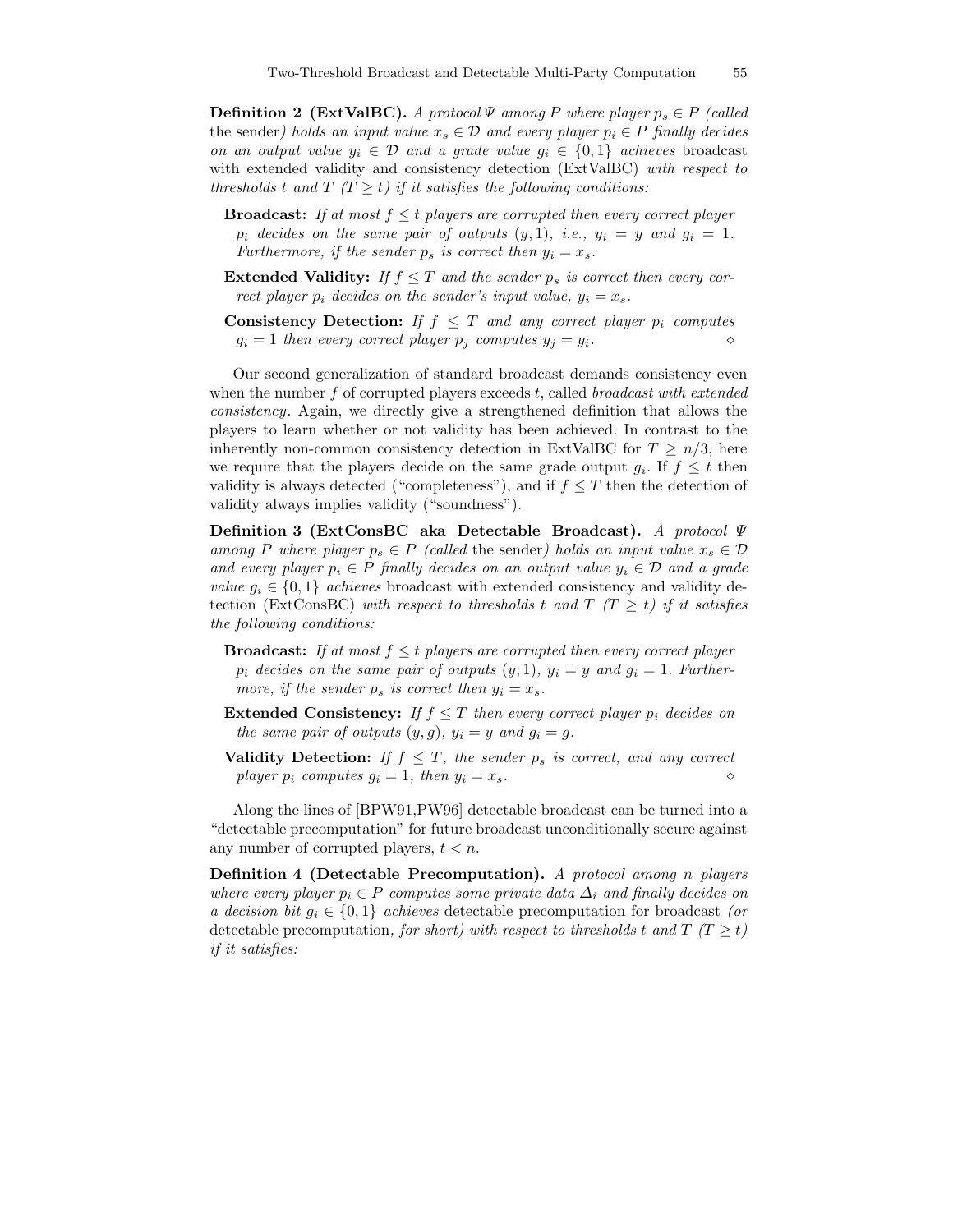- **Validity (or Robustness):** If at most  $f \leq t$  players are corrupted then the correct players accept  $(q_i = 1)$ .
- Consistency (or Correctness): If  $f \leq T$  then all correct players commonly accept  $(g_i = 1)$  or commonly reject  $(g_i = 0)$  the protocol; moreover, if the private data  $\Delta_i$  held by all correct players is inconsistent in the sense that it does not guarantee for arbitrarily resilient broadcast then the correct players reject  $(g_i = 0)$ .
- Independence (or Fairness): At the time of the precomputation, a correct player does not yet need to know the value to be broadcast later.  $\Diamond$

#### 2.3 Protocol Notation

Protocols are specified with respect to player set P (where  $|P| = n$ ) and stated with respect to the local view of player  $p_i$ , meaning that all players  $p_i \in P$ execute this code in parallel with respect to their own identity *i*. Player  $p_i$ 's input is called  $x_i$ . Player  $p_i$ 's output value is written as  $y_i$ , or  $g_i$ , or pair  $(y_i, g_i)$ and will always be obvious from the context. For simplicity, it is not explicitly stated how to handle values received from corrupted players that are outside the specified domain. Such a value is always implicitly assumed to be replaced by a default value inside the specified domain.

# 3 Broadcast with Extended Validity

In this section, we present an efficient solution for broadcast with extended validity and consistency detection, ExtValBC. The model is  $\mathcal{M}_{\text{aut}}$  and the given protocol achieves perfect security. Since, for the special case  $t = 0$ , efficient and optimally resilient protocols were already given in  $[Hol01, FGH<sup>+</sup>02]$ , we focus on protocols for  $t > 0$ .

The construction in this section works along the lines of the phase-king paradigm of [BG89b,BGP89]. An important building block for phase-king protocols is graded consensus, a derivative of graded broadcast [FM97].

Definition 5 (Graded Consensus GC). A protocol among P where every player  $p_i \in P$  holds an input value  $x_i \in D$  and finally decides on an output value  $y_i \in \mathcal{D}$  and a grade  $g_i \in \{0,1\}$  achieves graded consensus with respect to threshold t if it satisfies the following conditions:

- Validity (or Persistency): If at most t players are corrupted and all correct players  $p_i$  hold the same input value  $x_i = v$  then all correct players  $p_i$ decide on it,  $y_i = v$ , and get grade  $g_i = 1$ .
- Consistency Detection: If at most t players are corrupted and any correct player  $p_i$  gets grade  $g_i = 1$  then all correct players  $p_j$  decide on the same output value,  $y_i = y_j$ .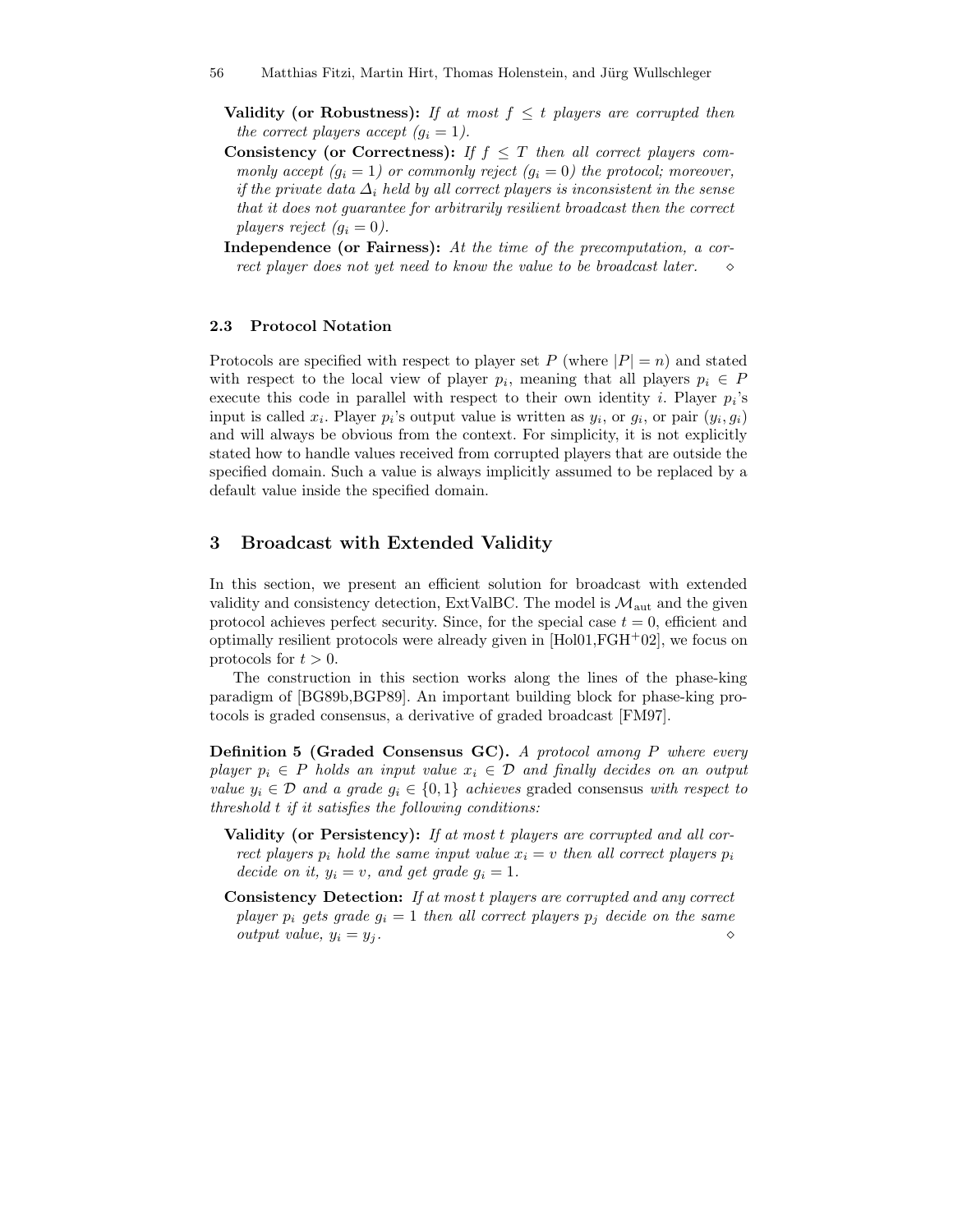We now generalize graded consensus to ExtValGC in the same way as broadcast was generalized to ExtValBC in Section 2.2. Since graded consensus already involves a grade  $g_i$  for consistency detection, we do not add an additional grade value for ExtValGC but simply extend the grade range to  $g_i \in \{0, 1, 2\}$  whereas  $g_i = 1$  implies consistency detection if at most  $f \leq t$  players are corrupted and  $g_i = 2$  implies consistency detection if at most  $f \leq T$  players are corrupted.

**Definition 6 (ExtValGC).** A protocol among P where each player  $p_i \in P$ holds an input value  $x_i$  and finally decides on an output value  $y_i$  and a grade value  $q_i \in \{0, 1, 2\}$  achieves graded consensus with extended validity and consistency detection (ExtValGC) with respect to thresholds t and  $T(T \geq t)$  if it satisfies the following conditions:

- **Validity:** If at most  $f \leq T$  players are corrupted and every correct player  $p_i$  enters the protocol with the same input value  $x_i = v$  then every correct player  $p_i$  computes outputs  $y_i = v$  and  $q_i \ge 1$ , and in particular,  $q_i = 2$  if at most t players are corrupted.
- **Consistency Detection:** If  $f \leq t$  and any correct player  $p_i$  computes  $g_i \geq$ 1 then every correct player  $p_j$  computes  $y_j = y_i$ . If  $f \leq T$  and any correct player  $p_i$  computes  $g_i = 2$  then every correct player  $p_j$  computes  $y_j = y_i$ .

### $\mathbf{Protocol\ 1\ \, ExtValGC}(P,x_i,t,T)$

*1.* SendToAll $(x_i)$ ;  $P:$  Receive $(x_i^1, \ldots, x_i^n)$ ; 2.  $S_i^0 := \left\{ j \in \{1, \ldots, n\} \mid x_i^j = 0 \right\}; S_i^1 := \left\{ j \in \{1, \ldots, n\} \mid x_i^j = 1 \right\};$ 3. if  $|S_i^{x_i}| \ge n - T$  then  $z_i := x_i$  else  $z_i := \perp$  fi;  $\mathcal{A}.\ \texttt{SendToAll}(z_i); \quad P \colon \texttt{Received}(z_i^1, \dots, z_i^n);$ 5.  $U_i^0 := \left\{ j \in \{1, \ldots, n\} \mid z_i^j = 0 \right\}; U_i^1 := \left\{ j \in \{1, \ldots, n\} \mid z_i^j = 1 \right\};$  $6.$  if  $|U_i^0| \geq |U_i^1|$  then  $y_i := 0$  else  $y_i := 1$  fi; 7. if  $|U_i^{y_i}|\geq n-t$  then  $g_i:=2$ 8. elseif  $|U_i^{y_i}|\geq n-T$  then  $g_i:=1$ 9. else  $g_i := 0$  fi; 10. return  $(y_i, q_i)$ ;

Lemma 1 ("Two-threshold weak consensus"). In model  $\mathcal{M}_{\text{aut}},$  if  $t+2T <$ n, Protocol 1 satisfies the following properties.

- VALIDITY: If at most  $f \leq T$  players are corrupted and every correct player  $p_i$  holds the same input value  $x_i = v$  then every correct player holds value  $z_i = x_i = v$  after step 3 of the protocol.
- CONSISTENCY: If  $f \leq t$  and any correct player  $p_i$  holds value  $z_i \in \{0,1\}$  after step 3 then every correct player  $p_j$  holds value  $z_j \in \{z_i, \perp\}$  after step 3.

*Proof.* If at most  $f \leq T$  players are corrupted and every correct player  $p_i$  holds the same input value  $x_i = v$  then, for every correct player  $p_i$ , it holds that  $|S_i^v| \ge n - T$  and hence every such  $p_i$  computes  $z_i = x_i = v$ .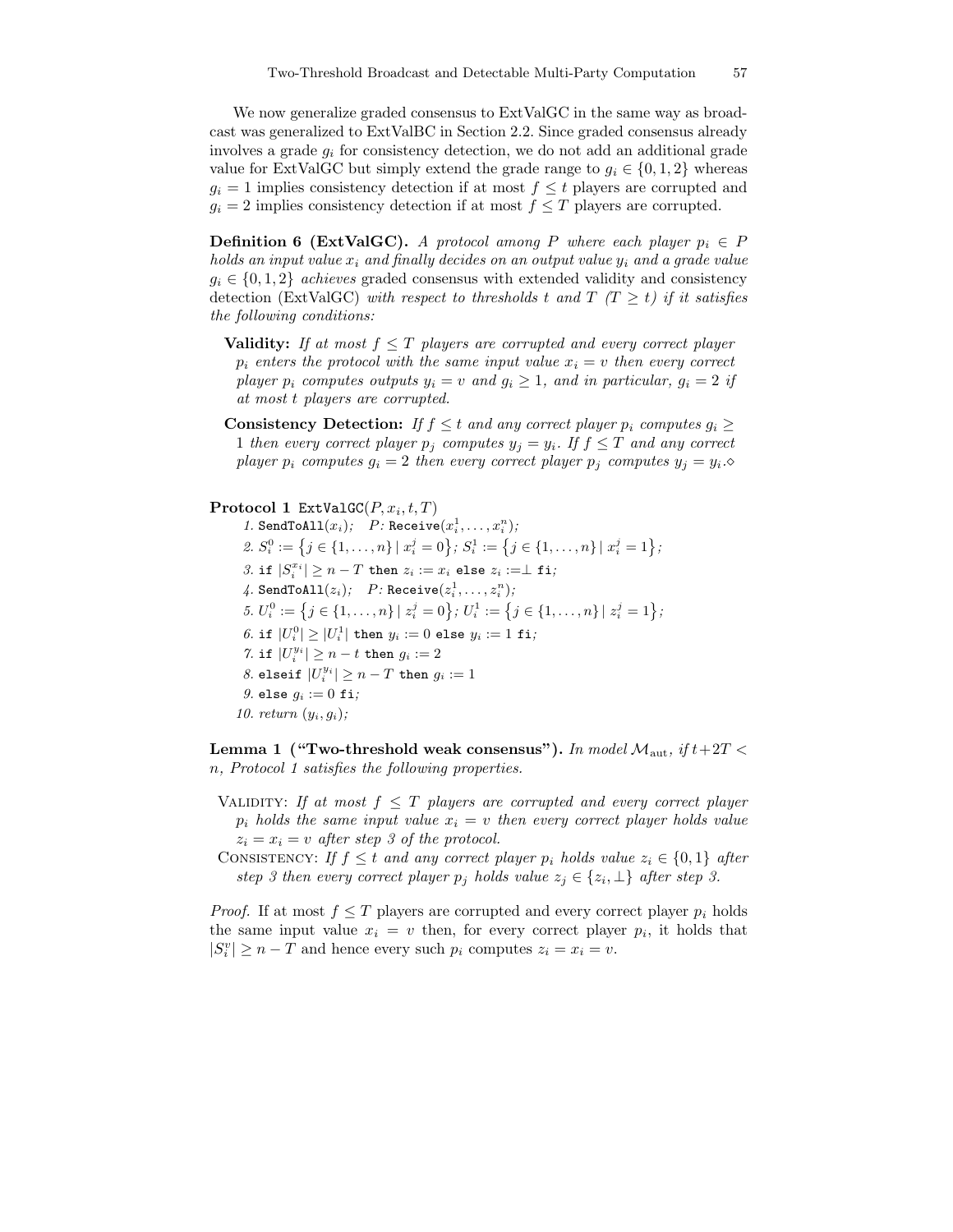If  $f \leq t$  and any correct player  $p_i$  holds value  $z_i \in \{0,1\}$  after step 3 then  $|S_i^{z_i}| \geq n-T$  and thus, for every correct player  $p_j$ , it holds that  $|S_j^{z_i}| \geq n-T-t$ T and thus  $z_j \in \{z_i, \perp\}$  after step 3.

**Lemma 2 (ExtValGC).** In model  $M_{\text{aut}}$ , if  $t+2T < n$  (and  $T \ge t$ ), Protocol 1 achieves perfectly secure ExtValGC with respect to thresholds t and T.

#### Proof.

VALIDITY: Suppose that  $f \leq T$ , and that every correct player  $p_i$  enters the protocol with the same input value  $x_i = v$ . Then, by Lemma 1 (validity), every correct player  $p_i$  holds value  $z_i = v$  at the end of step 3 and thus value v is redistributed by all correct players in step 4. Thus  $|U_i^v| \ge n - T > T$ , and every correct player computes  $y_i = v$  and  $g_i \geq 1$ . Furthermore, if only  $f \leq t$  players are corrupted then  $|U_i^v| \ge n - t$ , and every correct player  $p_i$  computes  $g_i = 2$ . CONSISTENCY DETECTION: Suppose that  $f \leq t$ , and that some correct player  $p_i$  computes  $g_i \geq 1$  and  $y_i = v \in \{0, 1\}.$ 

Let  $\mathcal C$  be the set of corrupted players,  $\mathcal S^v$  be the set of correct players who sent value  $v$  in step 1, and let  $\mathcal{U}^v$  be the set of correct players who sent value  $v$ in step 4. Note that  $S^v = S^v_j \setminus \mathcal{C}$  and  $\mathcal{U}^v = U^v_j \setminus \mathcal{C}$  for any j.

Since  $g_i \geq 1$  we have that  $|U_i^v| \geq n - \tilde{T}$  and thus that  $|U_i^v| \geq n - T - t$ . Since a correct player  $p_j$  can only change to  $z_j := \perp$ , it follows that  $|\mathcal{U}^v| \leq |\mathcal{S}^v|$ . Therefore, for every player  $p_j$ ,  $|S_j^v| \geq |\mathcal{S}^v| \geq n - T - t$ . The bound  $n > 2T + t$ now implies that  $|S_j^{1-v}| \leq T + t < n - T$  and therefore that  $\mathcal{U}^{1-v} = \emptyset$ . Thus,  $|U_j^{1-v}| \leq |\mathcal{C}| \leq t$  and  $|U_j^v| \geq |\mathcal{S}^v| \geq n - T - t > T$ , and  $y_j = y_i$ .

Assuming that at most  $f \leq T$  players are corrupted and that  $g_i = 2$ , it follows that  $|\mathcal{U}^v| \geq n - t - T$ . This implies that  $\mathcal{U}^{1-v} = \emptyset$  and that, again,  $|U_j^v|>|U_j^{1-v}$ |. tu

The final protocol for ExtValBC can now be built from ExtValGC according to the phase-king paradigm [BG89b,BGP89]. The only difference to the standard phase-king structure is an additional round of ExtValGC at the end of the protocol in order to allow for consistency detection.

### $\mathbf{Protocol}$  2  $\mathtt{ExtValBC}_{p_1}\left(P, x_1, t, T\right)$

1. if  $i = 1$  then SendToAll $(x_1)$  fi;  $P$ : Receive $(y_i)$ ; 2. for  $k := 2$  to  $t + 1$  do 3.  $(y_i, h_i) := \text{ExtValGC}(P, y_i, t, T);$  $4.$  if  $i=k$  then SendToAll $(y_i)$  fi;  $P$ : Receive $(y_i^k);$ 5. if  $h_i = 0$  then  $y_i := y_i^k$  fi; 6. od; 7.  $(y_i, h_i) :=$  ExtValGC  $(P, y_i, t, T)$ ; 8. if  $h_i = 2$  then  $q_i := 1$  else  $q_i := 0$  fi; 9. return  $(y_i, g_i)$ ;

**Theorem 1 (ExtValBC).** In model  $\mathcal{M}_{\text{aut}}$ , if  $t + 2T < n$  (and  $T \ge t$ ), Protocol 2 efficiently achieves perfectly secure ExtValBC (with sender  $p_1$ ) with respect to thresholds t and T.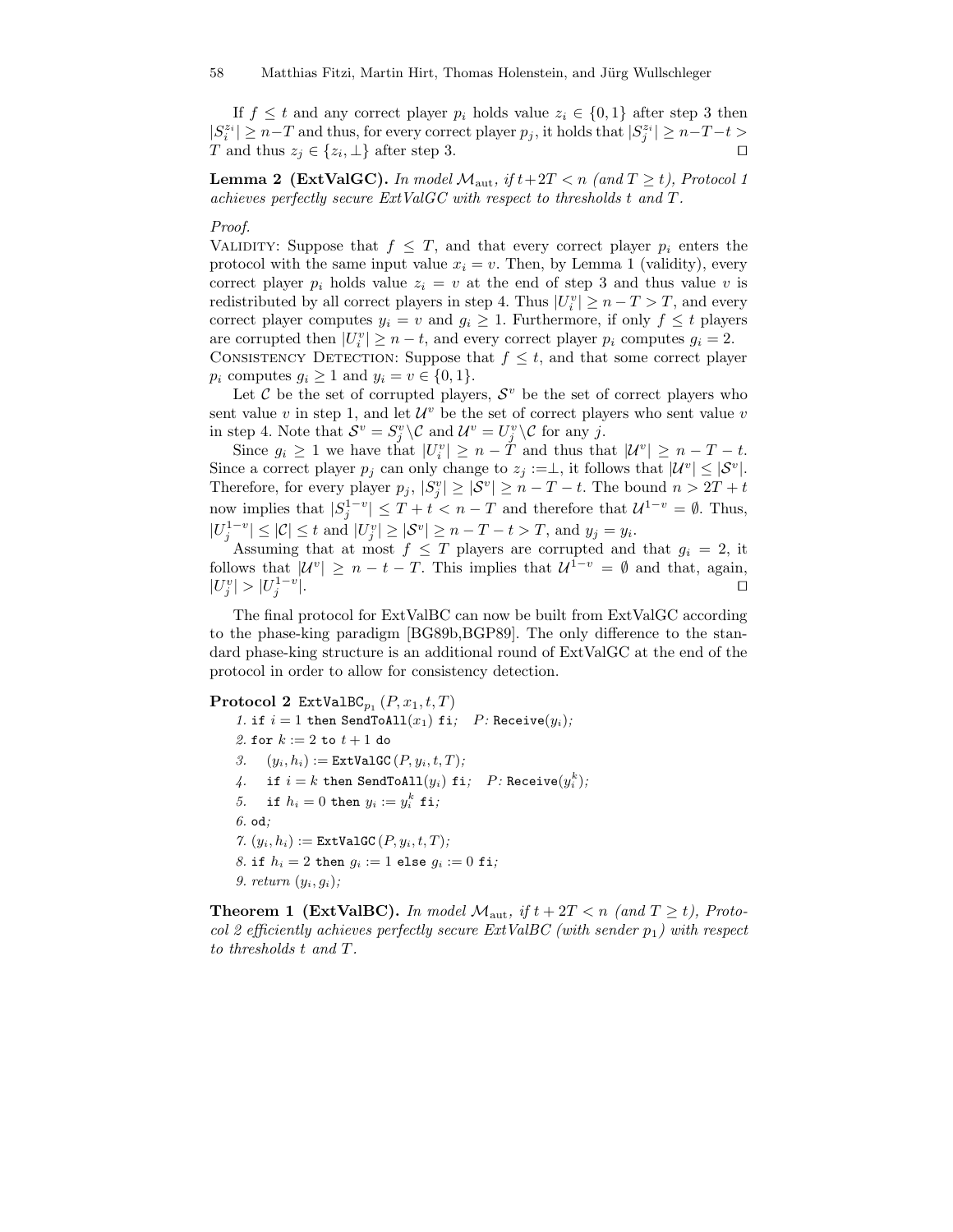Proof. To prove that the conditions for broadcast and extended validity hold, we show that validity holds for  $f \leq T$ , and consistency for  $f \leq t$ .

VALIDITY: Suppose that at most  $f \leq T$  players are corrupted and that the sender  $p_1$  is correct. Then, by the validity property of ExtValGC, every correct player  $p_i$  finally computes  $y_i = x_1$  at the end of the protocol.

CONSISTENCY: If  $f \leq t$  then there is a player  $p_\ell \in \{p_1, \ldots, p_{t+1}\}\$  that is correct. At the end of phase  $k = \ell$ , every correct player  $p_i$  holds the same value  $y_i = y_\ell =$ v which, by the validity property of ExtValGC, stays persistent until step 7 of the protocol and every correct player finally computes  $y_i = v$ ,  $h_i = 2$ , and thus  $g_i = 1$ .

CONSISTENCY DETECTION: Assume that  $f \leq T$  and some correct player  $p_i$ computes  $g_i = 1$  at the end of the protocol. This implies that  $h_i = 2$  after the invocation of ExtValGC in step 7, and by the consistency-detection property of ExtValGC, that every correct player  $p_j$  computed  $y_j = y_i$  during this invocation and thus terminated the protocol with  $y_j = y_i$ . . The contract of the contract of  $\Box$ 

Theorem 2 (Impossibility of ExtValBC). In standard models  $M<sub>sec</sub>$  and  $\mathcal{M}_{\text{aut}}$ , ExtValBC among a set of n players  $P = \{p_0, \ldots, p_{n-1}\}\$ is impossible if  $t > 0$  and  $t + 2T \geq n$ . For every protocol there exists a value  $x_0 \in \{0,1\}$ such that, when the sender holds input  $x_0$ , the adversary can make the protocol fail with a probability of at least  $\frac{1}{6}$  if it is computationally bounded, and with a probability of at least  $\frac{1}{3}$  if it is computationally unbounded.

*Proof.* Assume  $\Psi$  to be a protocol for ExtValBC among n players  $p_0, \ldots, p_{n-1}$ with sender  $p_0$  that tolerates  $t > 0$  and  $t + 2T \geq n$ .

Let  $\Pi = {\pi_0, \ldots, \pi_{n-1}}$  be the set of the players' corresponding processors with their local programs. As follows from the impossibility of standard broadcast it must hold that  $t < n/3$ , and thus, that  $T \ge n/3$ . Hence, it is possible to partition the processors into three sets,  $\Pi_0 \dot{\cup} \Pi_1 \dot{\cup} \Pi_2 = \Pi$ , such that  $1 \leq |\Pi_0| \leq t$ ,  $1 \leq |H_1| \leq T$ , and hence  $1 \leq |H_2| \leq T$ . Note that, hence,  $|H_0 \cup H_1| \geq n - T$ ,  $|H_1 \cup H_2| \geq n - t$ , and  $|H_2 \cup H_0| \geq n - T$ .

Furthermore, for each  $i \in \{0, \ldots, n-1\}$ , let  $\pi_{i+n}$  be an identical copy of processor  $\pi_i$ . For every  $\pi_i$   $(0 \le i \le 2n-1)$  let the *type* of processor  $\pi_i$  be defined as the number i mod n. Finally, for each  $k \in \{0,1,2\}$ , let  $\Pi_{k+3} = \{\pi_{i+n} \mid \pi_i \in \Pi_k\}$ form identical copies of the sets  $\Pi_k$ .

Along the lines of [FLM86], instead of connecting the original processors as required for the broadcast setting, we build a network involving all  $2n$  processors (i.e., the original ones together with their copies) by arranging the six processor sets  $\Pi_k$  in a circle. In particular, for all sets  $\Pi_k$   $(0 \leq k \leq 5)$ , every processor  $\pi_i \in \Pi_k$  is connected (exactly) by one channel with all processors in  $\Pi_k \setminus {\pi_i}$ ,  $\Pi_{(k-1) \text{ mod } 6}$ , and  $\Pi_{(k+1) \text{ mod } 6}$ . Hence, each processor  $\pi_i$  in the new system is symmetrically connected with exactly one processor of each type (different from his own one) as in the original system. We say that  $\Pi_k$  and  $\Pi_\ell$  are adjacent processor sets if and only if  $\ell \equiv k \pm 1 \pmod{6}$ .

Now, for every set  $\Pi_k \cup \Pi_{(k+1) \bmod 6}$   $(0 \leq k \leq 5)$  in the new system and without the presence of an adversary, their common view is indistinguishable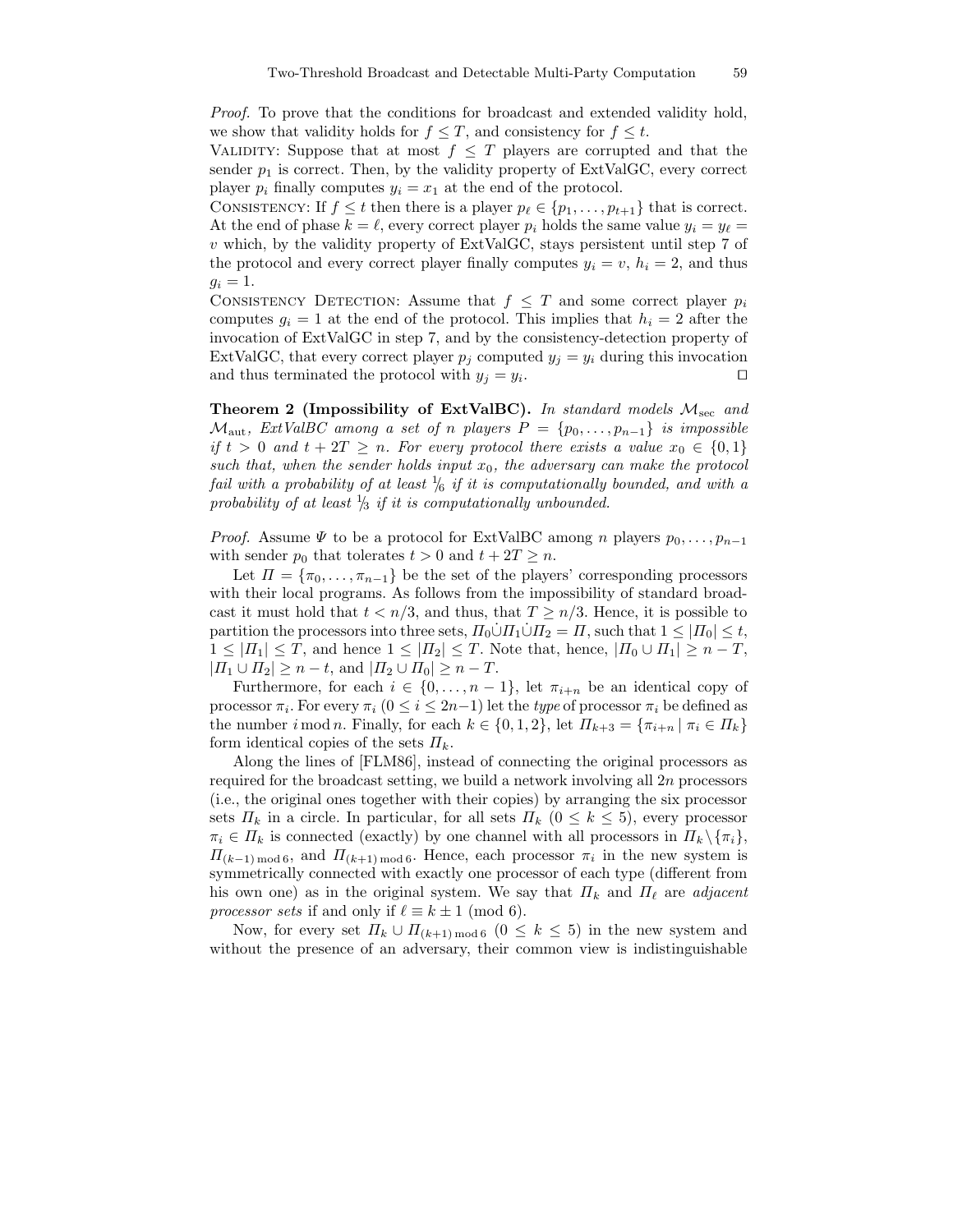

Fig. 1. Rearrangement of processors in the proof of Theorem 2

from their view as the set of processors  $\Pi_{k \mod 3} \cup \Pi_{(k+1) \mod 3}$  in the original system with respect to an adversary who corrupts all (up to either  $t$  or  $T$ ) processors of the remaining processor set  $\Pi_{(k+2) \text{ mod } 3}$  in an admissible way.

Let now  $\pi_0$  and  $\pi_n$  be initialized with different inputs. We now argue that, for each run of the new system, there are at least two pairs  $\Pi_k \cup \Pi_{(k+1) \text{ mod } 6}$  $(0 \leq k \leq 5)$  such that the conditions of ExtValBC are not satisfied for them:

By the extended-validity property of ExtValBC, the at least  $n-T$  processors  $p_i \in \Pi_0 \cup \Pi_1$  must compute  $y_i = x_0$ , the processors  $p_i \in \Pi_0 \cup \Pi_5$  must compute  $y_i = x_0$ , and the processors  $p_i \in \Pi_3 \cup \Pi_2$  and  $p_i \in \Pi_3 \cup \Pi_4$  must compute  $y_i = x_n = 1 - x_0$ . By the broadcast property of ExtValBC, the at least  $n - t$ processors  $p_i \in \Pi_1 \cup \Pi_2$  must compute the same value  $y_i = v$  and the processors  $p_i \in \Pi_4 \cup \Pi_5$  the same value  $y_i = w$ .

Hence, for any possible run of the new system on inputs  $x_0$  and  $x_n = 1$  $x_0$ , chosen a pair  $(\Pi_k, \Pi_{(k+1) \text{ mod } 6})$  of processor sets uniformly at random, the probability that the conditions for ExtValBC are violated for this pair is at least <sup>1</sup>/<sub>3</sub>. In particular, there is a pair  $(\Pi_k, \Pi_{(k+1) \mod 6})$  in the new system such that, over all possible runs on inputs  $x_0 = 0$  and  $x_n = 1$  the probability that the conditions for ExtValBC are violated for  $(\Pi_k, \Pi_{(k+1) \mod 6})$  is at least  $\frac{1}{3}$ .

If the adversary is unbounded, given any protocol  $\Psi$ , it can compute such a pair  $(\Pi_k, \Pi_{(k+1) \mod 6})$  and act accordingly by corrupting the processors in  $\Pi_{(k+2) \text{ mod } 3}$  in the original system, hence forcing the protocol to fail on input

$$
x_0 = \begin{cases} 0, \text{ if } 0 \in \{k, k+1\}, \text{ and} \\ 1, \text{ else }, \end{cases}
$$

with a probability of at least  $\frac{1}{3}$ . If the adversary is computationally bounded then it can still make the protocol fail with a probability of at least  $\frac{1}{6}$ .

# 4 Broadcast with Extended Consistency

We directly present an efficient solution for detectable precomputation which is strictly stronger than broadcast with extended consistency. Since, for the special case  $t = 0$ , efficient and optimally resilient protocols were already given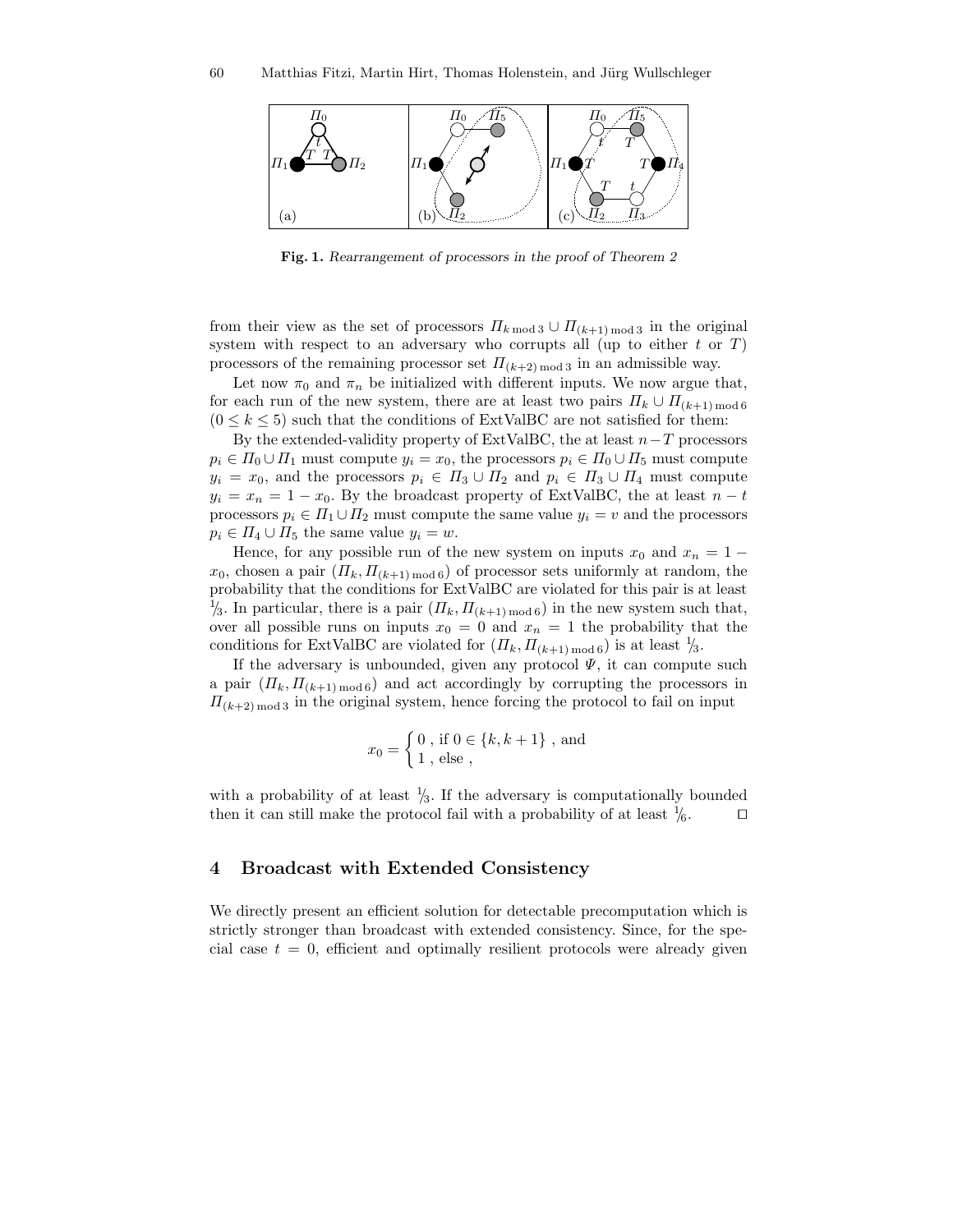in [FGH+02], we focus on protocols for  $t > 0$ . In order to achieve unconditional security, model  $\mathcal{M}_{\text{sec}}$  is required.<sup>4</sup>

Recall that the Pfitzmann-Waidner protocol [PW96], in model  $\mathcal{M}_{\mathrm{sec}}^{\mathrm{bc}}$ , efficiently precomputes for future broadcast in plain model  $\mathcal{M}_{\text{sec}}$  (without broadcast) unconditionally secure against any number of corrupted players. Our protocol for detectable precomputation basically consists of an instance of this protocol (designed for model  $\mathcal{M}^{\mathrm{bc}}_{\mathrm{sec}}$ ) wherein each invocation of a broadcast channel is replaced by an invocation of ExtValBC (designed for model  $\mathcal{M}_{\text{aut}}$ ).

#### Protocol 3 DetPrecomp $(P)$

- 1. Execute the Pfitzmann-Waidner protocol for  $b + n$  future broadcasts wherein each invocation of broadcast is replaced by ExtValBC Protocol 2 with respect to thresholds t and T. Of these instances, b are computed with respect to the intended senders  $s \in \{1, \ldots, n\}$  of the future broadcasts. Of the other n instances, one is computed with respect to each player  $p_i \in P$  as a future sender.
- 2. Every player  $p_i$  computes  $\Gamma_i := G_i = \bigwedge_k g_i^k$  where the  $g_i^k$  are all grades received during an invocation of ExtValBC in step 1.

Synchronize: Wait and start executing the next step at round  $\lfloor \frac{n^2(9t+10)}{2} \rfloor + 1$ .

- 3. Send value  $G_i$  to each other player; receive the values  $G_i^1, \ldots, G_i^n$ .
- 4. For every player  $p_i \in P$  an instance of Pfitzmann-Waidner broadcast with resilience  $T$  is invoked based on the (not necessarily consistent) PKI consisting of the information exchanged during step 1 of the protocol — where  $p_j$  inputs  $\Gamma_j$  as a sender.<sup>5</sup> Store the received values  $\Gamma_i^j$  ( $j \in \{1, ..., n\}$ ).
- 5. Compute  $g_i = 1$  if  $|\{j \mid G_i^j = 1\}| > T \land |\{j \mid \Gamma_i^j = 1\}| \geq n t$  and  $g_i = 0$ , otherwise.

**Theorem 3 (Detectable precomputation).** In model  $M_{\text{sec}}$ , for any integer  $b > 0$  and security parameter  $\kappa > 0$ , if  $t + 2T < n$  (and  $T \ge t$ ), Protocol 3 achieves unconditionally secure detectable precomputation for b later broadcasts among n players with respect to thresholds  $t$  and  $T$  with the following properties:

Protocol 3 has computation and communication complexities polynomial in n, b, and linear in  $\kappa$ . The error probability of any future broadcast is  $\varepsilon < 2^{-\kappa}$ . The correct players all terminate the protocol during the same communication round. Furthermore, the computation and communication complexities can be reduced to polynomial in n,  $log b$ , and linear in  $\kappa$ .

#### Proof.

VALIDITY: Suppose that  $f \leq t$  players are corrupted. Hence, according to the definition of ExtValBC, all invocations of Protocol 2 achieve broadcast (when neglecting the grade outputs) and that every correct player  $p_i$  computes  $q_i = 1$ . Thus, the players share a consistent PKI, all correct players  $p_i$  compute  $G_i = 1$ ,

For the case of computational security, there is a simpler solution for model  $\mathcal{M}_{\text{aut}}$ .

<sup>5</sup> Note that such an instance does not necessarily achieve broadcast. However, even then, it will always efficiently terminate after  $T+1$  rounds as can be seen by examination [DS82].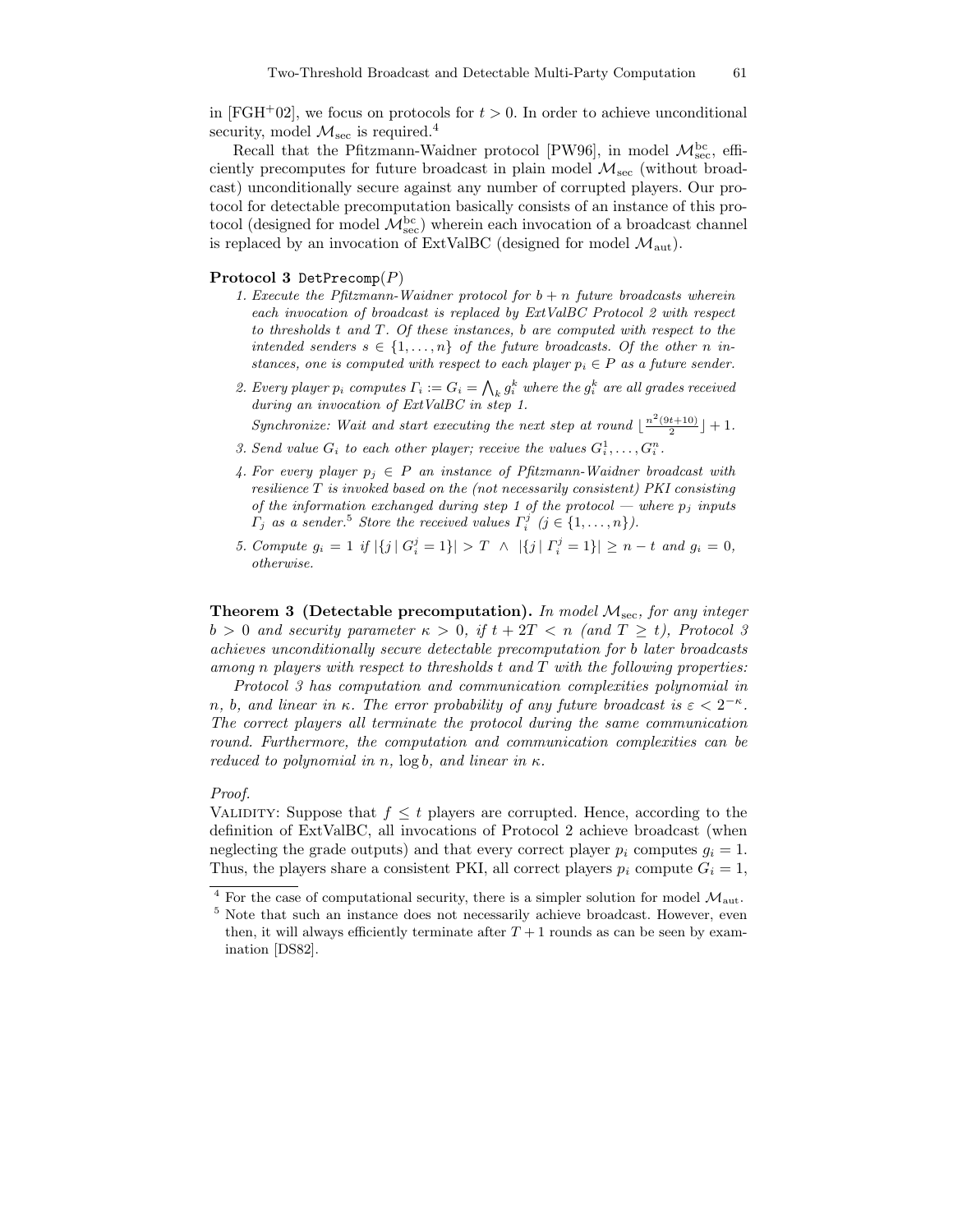and all broadcast invocations in step 4 indeed achieve broadcast. Thus, in steps 3 and 4, the players  $p_i$  compute values  $G_i^j$  and  $\Gamma_i^j$  such that  $|\{j \mid G_i^j = 1\}| \ge n-t$ T and  $|\{j \mid \Gamma_i^j = 1\}| \ge n - t$ . Finally, all correct players  $p_i$  compute  $g_i = 1$ . CONSISTENCY: Suppose  $f \leq T$ . If every correct player  $p_i$  rejects by computing  $q_i = 0$  then consistency is satisfied. Thus, suppose that some correct player  $p_i$ accepts by computing  $q_i = 1$ , implying that some correct player  $p_k$  computed  $G_k = 1$ . Thus, according to the definition of ExtValBC, all invocations of Protocol 2 achieved broadcast (when neglecting the grade outputs), and the players share a consistent PKI. Hence, all broadcast invocations in step 4 indeed achieve broadcast and all correct players  $p_j$  compute the same set of values  $\Gamma_j^1, \ldots, \Gamma_j^n$ . Since  $g_i = 1$ , for every correct player  $p_\ell$  it holds that  $|\{j | \Gamma_\ell^j = 1\}| \ge n - t$  and thus that  $|\{j \mid G^j_{\ell} = 1\}| \ge n - t - T > T$ , and all players  $p_{\ell}$  compute  $g_{\ell} = 1$ . Independence, error probability, and complexities: Independence follows from the structure of the Pfitzmann-Waidner protocol.

Executing the Pfitzmann-Waidner protocol with security parameter  $\kappa$  guarantees each single of the  $b + n$  broadcasts to have an error probability of  $\varepsilon$  <  $2^{-\kappa}$  [PW96]. The error probability of each of the b "net" broadcasts is given by the probability that one of the  $n$  broadcasts during step 4 fails and the probability that the one broadcast fails given that those  $n$  broadcasts reliably worked, which is bounded by  $(n + 1)$  times the error probability of one single broadcast precomputed for with the Pfitzmann-Waidner protocol. Executing the Pfitzmann-Waidner protocol with security parameter  $\kappa_0 \geq \kappa + \lceil \log(n + b) \rceil$ hence bounds the error probability of any single "net" broadcast to  $\varepsilon < 2^{-\kappa}$ .

Efficiency follows from [PW96] and the construction of Protocol 3. That all players terminate the protocol during the same communication round is ensured by the synchronization procedure at the end of step 2: in the Pfitzmann-Waidner protocol, the worst-case number of rounds for any player is at most  $\lfloor \frac{n^2(9t+10)}{2} \rfloor$  $\frac{t+10}{2}$  [PW96]. Finally, in order to get polylogarithmic dependence on b, the regeneration techniques in  $[PW96]$  can be applied.

The above construction for detectable precomputation immediately allows for broadcast with extended consistency and validity detection:

**Theorem 4 (ExtConsBC).** In model  $M_{\text{sec}}$  efficient unconditionally secure ExtConsBC with respect to thresholds t and T is possible if  $t + 2T < n$  (and  $T \geq t$ ).

Proof. In order to achieve ExtConsBC, the players first execute a detectable precomputation with Protocol 3. If the precomputation fails (there are more than t corrupted players), then every player  $p_i$  sets his output value to  $y_i = \perp$  and his grade to  $g_i = 0$ . If the precomputation succeeds (which is guaranteed if at most t players are corrupted), then a valid setup for further Pfitzmann-Waidner broadcast is established. Then the players invoke an instance of Pfitzmann-Waidner broadcast (using this setup), which tolerates any number of corrupted players, and set  $g_i = 1$ .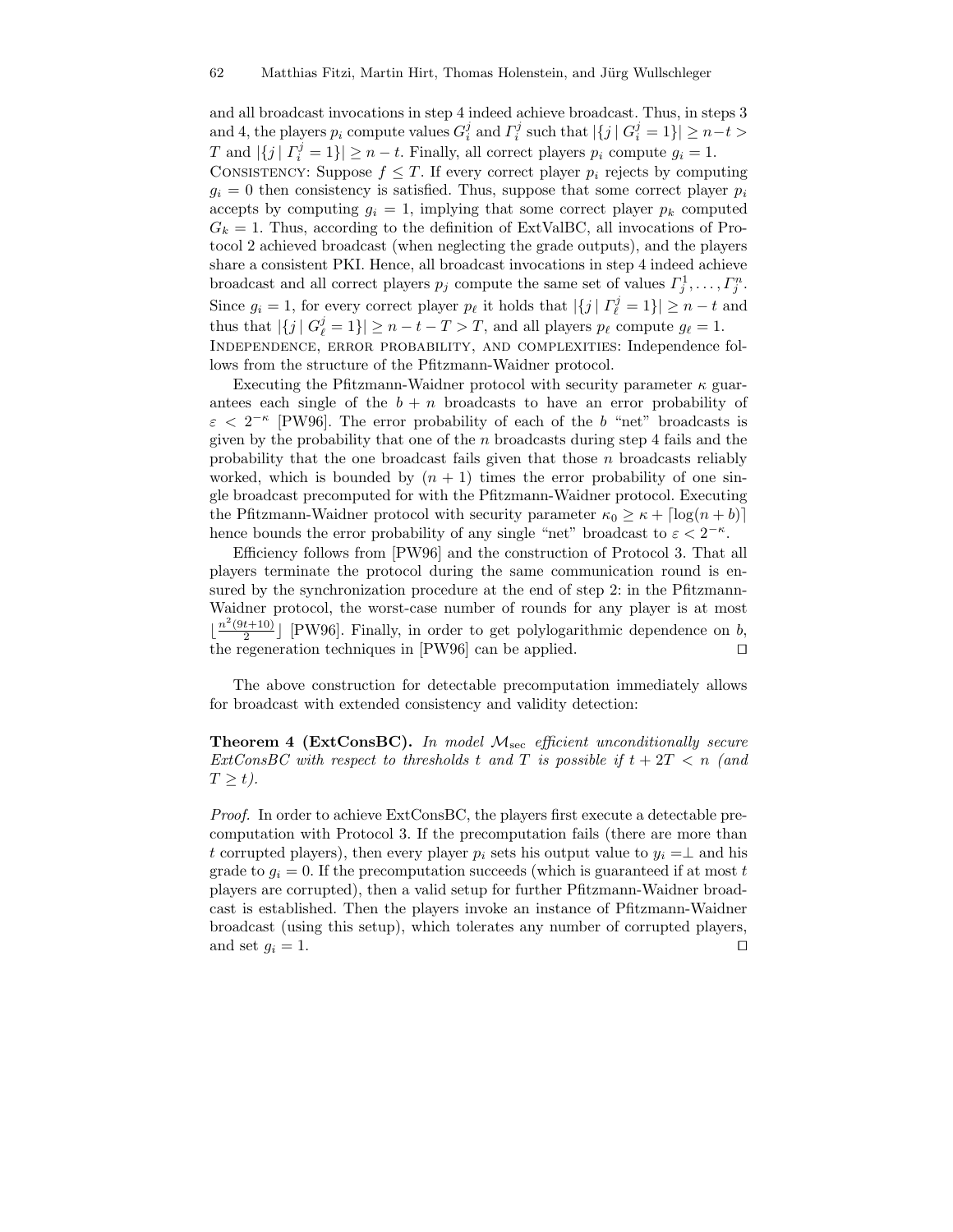Theorem 5 (Impossibility of ExtConsBC). In standard models  $\mathcal{M}_{\text{sec}}$  and  $\mathcal{M}_{\text{aut}}$ , ExtConsBC among a set of n players  $P = \{p_1, \ldots, p_n\}$  is impossible if  $t > 0$  and  $t + 2T \geq n$ . For every protocol there exists a value  $x_s \in \{0,1\}$  such that, when the sender  $p_s$  holds input  $x_s$ , the adversary can make the protocol fail with a probability of at least  $\frac{1}{6}$  if it is computationally bounded, and with a probability of at least  $\frac{1}{3}$  if it is computationally unbounded.

Proof. Note that a direct proof similar to the one for Theorem 2 would be possible. However, here we use a reduction argument: For the sake of contradiction, assume that ExtConsBC is possible with respect to thresholds  $t$  and  $T$  such that  $t > 0$  and  $t + 2T \ge n$  (and error probability below  $\frac{1}{6}$ , respectively  $\frac{1}{3}$ ). Such a protocol can be transformed into a broadcast protocol with extended validity (with the same error probabilities) as follows: If  $ExtConsBC$  with sender  $p_s$  succeeds (which can be consistently detected by all players) with player  $p_i$  receiving  $y_i$ , then  $p_i$  outputs  $y_i$  and terminates. If ExtConsBC fails (there are more than  $t$ corrupted players), then the sender  $p_s$  sends his input  $x_s$  to all players, and every player outputs the received value. Obviously, this protocol achieves broadcast for up to  $t$  corrupted players and extended validity with consistency detection for up to T corrupted players. According to Theorem 2, such a protocol cannot exist with respect to the stated thresholds  $t$  and  $T$ . Hence ExtConsBC is not achievable with respect to these thresholds.  $\Box$ 

# 5 Detectable Multi-Party Computation

Detectable precomputation immediately allows to turn any protocol  $\Psi$  (e.g., a protocol for multi-party computation) in model  $\mathcal{M}_{\text{aut}}^{\text{bc}}$  (or  $\mathcal{M}_{\text{sec}}^{\text{bc}}$ ) into a "detectable version" for standard model  $\mathcal{M}_{\text{aut}}$  (or  $\mathcal{M}_{\text{sec}}$ ) without broadcast channels. For the case that  $f \leq t$  players are corrupted this transformation preserves any security properties of  $\Psi$  except for zero-error. For the case that  $f \leq T$  players are corrupted the transformation still preserves any security properties of  $\Psi$  except for zero-error and robustness. Robustness is lost since detectable precomputation cannot guarantee validity for  $T$  (at least for the interesting cases where  $T \geq n/3$ ). Zero-error is lost since there is no deterministic protocol for detectable precomputation as follows from Lamport's result [Lam83].

In particular, it is possible to define the "detectable" version of multi-party computation along the lines of [FGMR02].

Definition 7 (Detectable precomputation for MPC). Let  $\Psi$  be an MPC protocol among P in a model assuming broadcast, model  $\mathcal{M}_*^{\mathrm{bc}} \in \{ \mathcal{M}_{\mathrm{aut}}^{\mathrm{bc}}, \mathcal{M}_{\mathrm{sec}}^{\mathrm{bc}} \},\$ and let  $\mathcal{M}_* \in \{ \mathcal{M}_{aut}, \mathcal{M}_{sec} \}$  be the same model as  $\mathcal{M}_*^{bc}$  but without broadcast. A protocol among P where every player  $p_i \in P$  computes some private data  $\Delta_i$  and finally decides on a decision bit  $g_i \in \{0,1\}$  achieves detectable precomputation for MPC with  $\Psi$  with respect to thresholds t and  $T$  ( $T \geq t$ ), and t', if it satisfies the following conditions:

**Robustness:** If at most  $f \leq t$  players are corrupted then the correct players accept  $(q_i = 1)$ .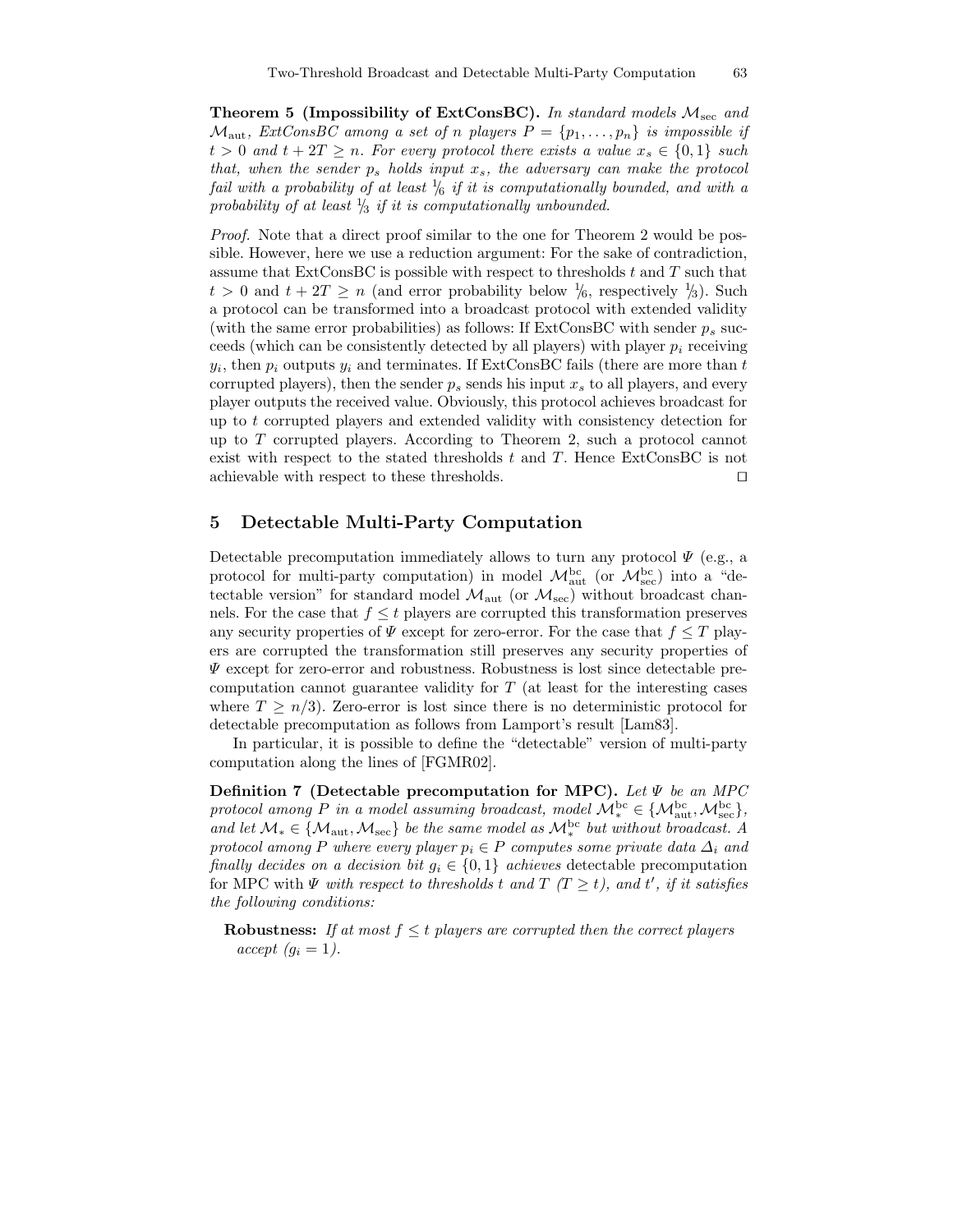- **Correctness:** If  $f \leq T$  then all correct players commonly accept  $(g_i = 1)$ or commonly reject  $(g_i = 0)$  the protocol; moreover, if the private data  $\Delta_i$  held by all correct players is inconsistent in the sense that it does not guarantee for MPC secure against  $t'$  corrupted players in model  $\mathcal{M}_*$  then the correct players reject  $(q_i = 0)$ .
- Independence: At the time of the precomputation, a correct player does not yet need to know his input values for the later multi-party computations.  $\Diamond$

Together with [Bea89,RB89,CDD<sup>+</sup>99], detectable precomputation for broadcast trivially allows for detectable MPC such that only robustness is lost since non-zero error is necessary for multi-party computation secure against  $t \geq n/3$ corrupted players [DDWY93]. The following theorem follows immediately from Theorem 3:

Theorem 6 (Detectable precomputation for MPC). Let  $\Psi$  be the MPC protocol in  $[ CDD^+$ 99] for model  ${\cal M}^{\rm bc}_{\rm sec}$  unconditionally secure against a faulty minority of corrupted players. In model  $M_{\text{sec}}$ , detectable precomputation for unconditionally secure MPC with  $\Psi$  among n players with respect to thresholds t and T  $(T \geq t)$ , and t', is efficiently achievable if  $(t + 2T < n \ \lor \ t = 0)$  and  $t' < n/2$ .

For the case that  $t > 0$  and  $t + 2T \ge n$ , and  $t' \ge n/3$ , detectable precomputation for MPC is not even achievable with respect to computational security.

Proof. Achievability follows from [Bea89,RB89,CDD<sup>+</sup>99] and Theorem 3. Impossibility follows from Theorem 5 together with the impossibility of broadcast for  $t > n/3$  if no consistent PKI is given.

Alternatively to this theorem, there are protocols for non-robust MPC with*out fairness* for model  $M_{\text{aut}}^{\text{bc}}$  [GMW87,BG89a,Gol01] computationally secure against any number of corrupted players. These protocols can be detectably precomputed with help of Protocol 3 (or its more efficient computational analogue), which directly leads to corresponding protocols for the weaker model  $\mathcal{M}_{\text{aut}}$  without broadcast (and without need for a PKI setup).

# 6 General Adversaries

In contrast to threshold adversaries, general adversaries are characterized by the possible subsets of players which might be corrupted at the same time. More precisely, a general adversary is characterized by a collection  $Z$  of subsets of the player set P, i.e.,  $\mathcal{Z} \subseteq 2^P$ . A  $\mathcal{Z}$ -adversary can corrupt the players of one of the sets in  $Z$ . It is known that broadcast secure against a  $Z$ -adversary is achievable if and only if no three sets in  $\mathcal Z$  add up to P [HM97, FM98]. Under the same condition, secure multi-party computation is possible [HM97]. When no PKI is set up these bounds are tight.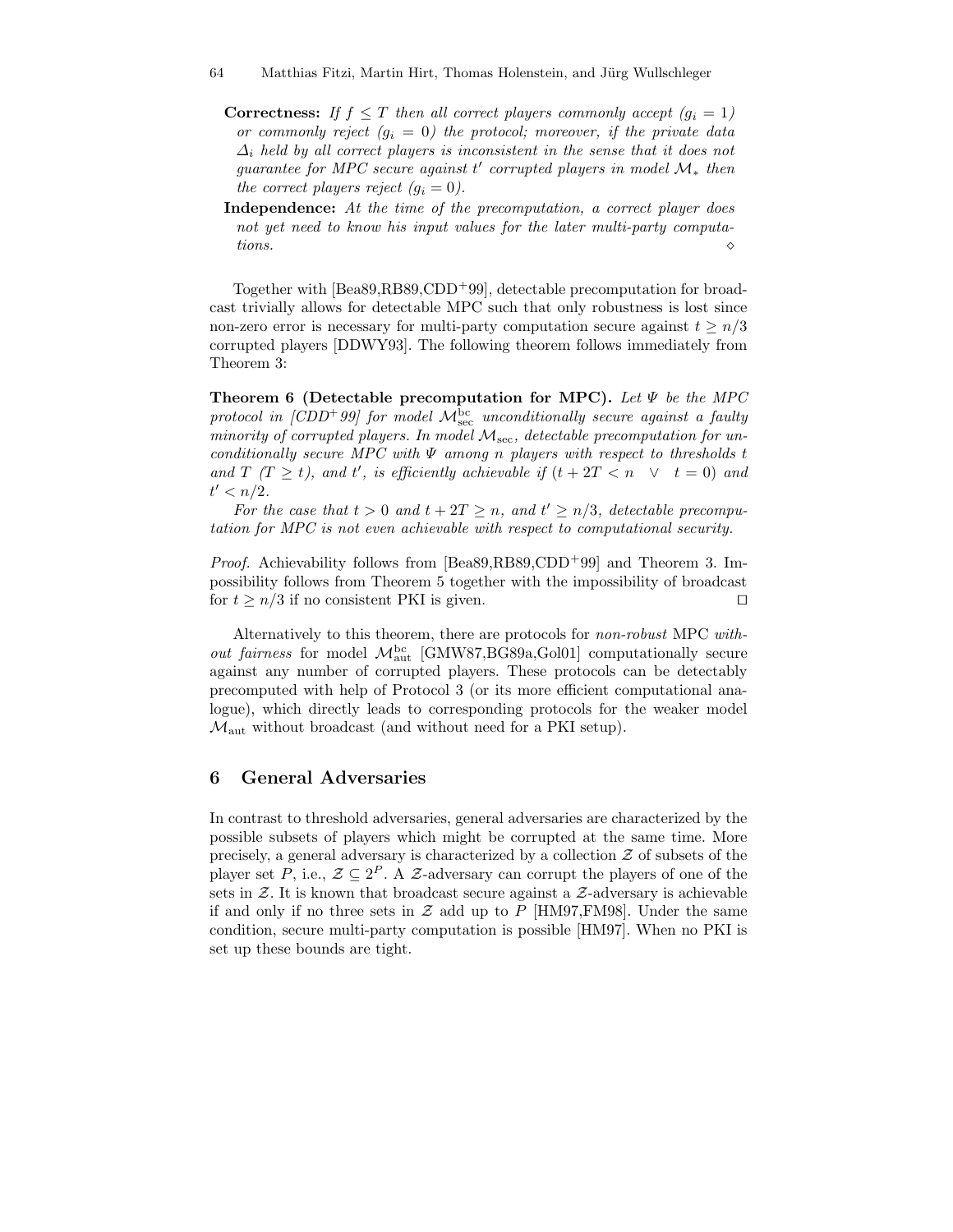Our results on two-threshold security can immediately be generalized to general adversaries. We consider two adversary structures  $\mathcal Z$  and  $\mathcal Z^*$ , where  $\mathcal Z \subseteq \mathcal Z^*$ , corresponding to the threshold case with t and T, where  $t \leq T$ . A protocol is  $(\mathcal{Z}, \mathcal{Z}^*)$ -secure if it provides full security against an adversary corrupting a set  $Z \in \mathcal{Z}$ , and degraded security against an adversary corrupting a set  $Z \in \mathcal{Z}^*$ . A broadcast protocol with extended validity (consistency) achieves normal broadcast when any set  $Z \in \mathcal{Z}$  is corrupted, and still provides validity (consistency) when a set  $Z \in \mathcal{Z}^*$  is corrupted.  $(\mathcal{Z}, \mathcal{Z}^*)$ -secure broadcast is achievable if and only if

$$
\forall Z_1 \in \mathcal{Z}, Z_2 \in \mathcal{Z}^*, Z_3 \in \mathcal{Z}^* : Z_1 \cup Z_2 \cup Z_3 \neq P.
$$

Given the constructions for two-threshold broadcast in this paper, the construction of such a protocol with respect to general adversaries is straight-forward. The above results immediately generalize to detectable multi-party computation.

## 7 Conclusions

We generalized the standard notion of broadcast to two-threshold broadcast, requiring standard broadcast for the case that  $f \leq t$  players are corrupted and either validity or consistency when  $t \le f \le T$ . We showed that, for both cases, (efficient) unconditionally secure two-threshold broadcast is achievable among  $n$ players if and only if  $t = 0$  or  $t + 2T < n$ . Our protocol with extended validity additionally achieves that, when consistency is not reached, all players agree on this fact (consistency detection); our protocol with extended consistency additionally achieves agreement about the fact whether or not validity is achieved (validity detection).

In the same way, detectable precomputation can be generalized with respect to two thresholds t and T. In a model with pairwise channels but without broadcast (and no PKI among the players), such a protocol achieves the following:

- if  $f \leq T$  players are corrupted then either all correct players accept or they all reject the protocol outcome. If the correct players accept the protocol outcome then broadcast secure against  $t' < n$  corrupted players and MPC secure against  $t' < n/2$  corrupted players are achievable from now on.
- if  $f \leq t$  then all correct players accept the protocol outcome.

Detectable precomputation is (efficiently) achievable if and only if  $t+2T < n$  or  $t=0.$ 

### 8 Acknowledgments

We thank the anonymous referees for their helpful comments.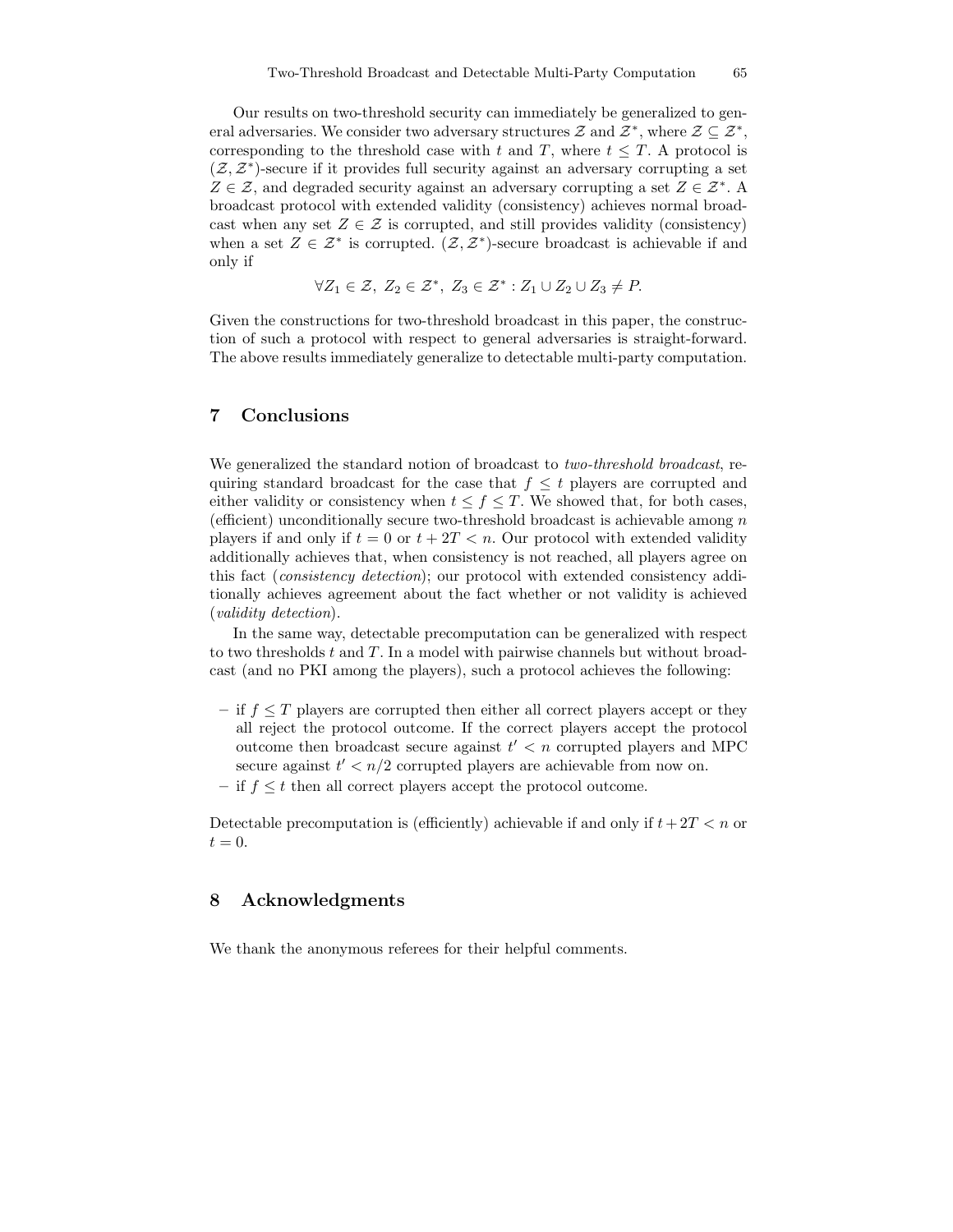# References

- [Bea89] D. Beaver. Multiparty protocols tolerating half faulty processors. In CRYPTO '89, vol. 435 of LNCS, pp. 560–572. Springer-Verlag, 1989.
- [BG89a] D. Beaver and S. Goldwasser. Multiparty computation with faulty majority. In Proc. 30th FOCS, pp. 468–473. IEEE 1989.
- [BG89b] P. Berman and J. Garay. Asymptotically optimal distributed consensus. In Proc. 16th International Colloquium on Automata, Languages and Programming, vol. 372 of LNCS, pp. 80–94. Springer-Verlag, 1989.
- [BGP89] P. Berman, J. A. Garay, and K. J. Perry. Towards optimal distributed consensus. In Proc. 30th FOCS, pp. 410–415. IEEE, 1989.
- [BGW88] M. Ben-Or, S. Goldwasser, and A. Wigderson. Completeness theorems for non-cryptographic fault-tolerant distributed computation. In Proc. 20th STOC, pp. 1–10. ACM, 1988.
- [BPW91] B. Baum-Waidner, B. Pfitzmann, and M. Waidner. Unconditional Byzantine agreement with good majority. In Proc. 8th Theoretical Aspects of Computer Science, vol. 480 of LNCS, pp. 285–295. Springer-Verlag, 1991.
- [CCD88] D. Chaum, C. Crépeau, and I. Damgård. Multiparty unconditionally secure protocols. In Proc. 20th STOC, pp. 11–19. ACM, 1988.
- [CDD<sup>+</sup>99] R. Cramer, I. Damgård, S. Dziembowski, M. Hirt, and T. Rabin. Efficient multiparty computations secure against an adaptive adversary. In  $EUROCRYPT'$  '99, vol. 1592 of *LNCS*, pp. 311–326. Springer-Verlag, 1999.
- [DDWY93] D. Dolev, C. Dwork, O. Waarts, and M. Yung. Perfectly secure message transmission. Journal of the ACM,  $40(1):17-47$ , 1993.
- [DFF<sup>+</sup>82] D. Dolev, M. J. Fischer, R. Fowler, N. A. Lynch, and H. R. Strong. An efficient algorithm for Byzantine agreement without authentication. Information and Control, 52(3):257–274, 1982.
- [DS82] D. Dolev and H. R. Strong. Polynomial algorithms for multiple processor agreement. In Proc. 14th STOC, pp. 401–407. ACM, 1982.
- [FGH<sup>+</sup>02] M. Fitzi, D. Gottesman, M. Hirt, T. Holenstein, and A. Smith. Byzantine agreement secure against faulty majorities from scratch. In Proc. 21st PODC, ACM, 2002.
- [FGM01] M. Fitzi, N. Gisin, and U. Maurer. Quantum solution to the Byzantine agreement problem. Physical Review Letters, 87(21), 2001.
- [FGMR02] M. Fitzi, N. Gisin, U. Maurer, and O. von Rotz. Unconditional Byzantine agreement and multi-party computation secure against dishonest minorities from scratch. In EUROCRYPT 2002, vol. 2332 of LNCS. Springer-Verlag, 2002.
- [FLM86] M. J. Fischer, N. A. Lynch, and M. Merritt. Easy impossibility proofs for distributed consensus problems. Distributed Computing, 1:26–39, 1986.
- [FM97] P. Feldman and S. Micali. An optimal probabilistic protocol for synchronous Byzantine agreement. SIAM Journal on Computing, 26(4):873– 933, 1997.
- [FM98] Matthias Fitzi and Ueli Maurer. Efficient Byzantine agreement secure against general adversaries. In Proc. 12th DISC, vol. 1499 of LNCS, pp. 134–148. Springer-Verlag, 1998.
- [GL02] S. Goldwasser and Y. Lindell. Secure computation without agreement. In Proc. 16th DISC'02, vol. 2508 of LNCS, pp. 17–32. Springer-Verlag, 2002.
- [GMW87] O. Goldreich, S. Micali, and A. Wigderson. How to play any mental game. In Proc. 19th STOC, pp. 218–229, ACM, 1987.